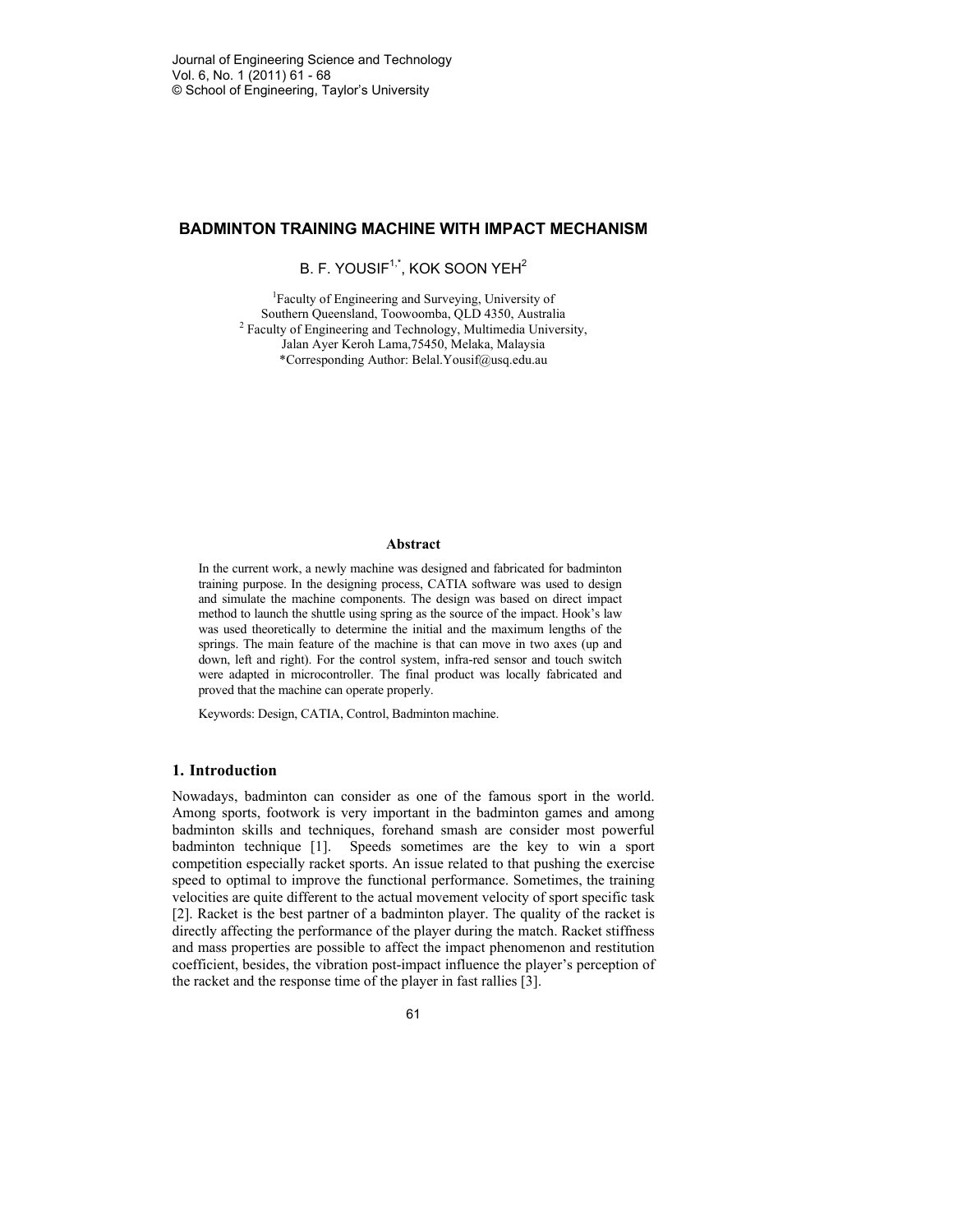| <b>Nomenclatures</b> |                            |
|----------------------|----------------------------|
| F                    | Impact force, N            |
| K                    | Spring constant, N/m       |
| M                    | Mass, kg                   |
|                      | Time, s                    |
| ν                    | Velocity, m/s              |
| x                    | Spring pulling distance, m |

Many sport such as tennis, table tennis, and baseball have their own training machine which can allow trainees train their skill individually. Tennis ball training machine is most common nowadays. The pitching mechanism is using two rollers run in high speed in different direction to each other, slightly compresses the ball, and ejected ball out from shooting hole [4]. In the table tennis, the shooting mechanism is basically using similar method as the tennis training machine. Where two rotary members disposed at opposite sides of shooting position and two unidirectional motors for rotating rotary members and throwing a table tennis ball from shooting position out of shooting hole [5]. For baseball training machine, it also has a similar design with previous mentioned machine. It uses two pneumatic tires rotates with different RPM to propel the ball [6].

 According to the online resources, there are badminton training machines being created in Europe used by IBA (international badminton academy) [7]. This machine is called "Automatic shuttle feeder" (ASF). ASF can feed all over the court; no matter is drop shot, high ball, forehand drive, backhand drive and smash. ASF can basically fulfil two main trainings which are technical training and physical and reaction training. ASF's are using compressed air to launch the shuttle, so it needs an external compressor to supply compressor air for the machine. There are two interesting parts of this machine which is online downloading the latest training program and non-stop feeding. Non-stop feeding means that the machine can reload the shuttle while the machine is still running. This is excellent for the defensive training, multi-feed training and physical training [8].

In addition to this machine, there are also other types of badminton training machines invented in Hong Kong by Jonathan Taryoto. These machines are basically similar as the other sport training machine in consist two motor driven recoiling counter rotating wheel and grip the shuttlecock cap and propel the shuttlecock in the path of wheel plane [9].

For the current new machine, basically direct impact to launch the shuttle is used, where the springs are the source of the force. It can also feed all over the court. This machine is controlled by AT89S51. The trainee can control the machine at the other side of the court by remote control. This machine consists of 3 modes; manual, semi auto and auto modes.

## **2. Newly Design Product**

The newly designed machine basically can be divided into 2 parts; structure part and control system part. Figure 1shows the fundamental structure of the machine.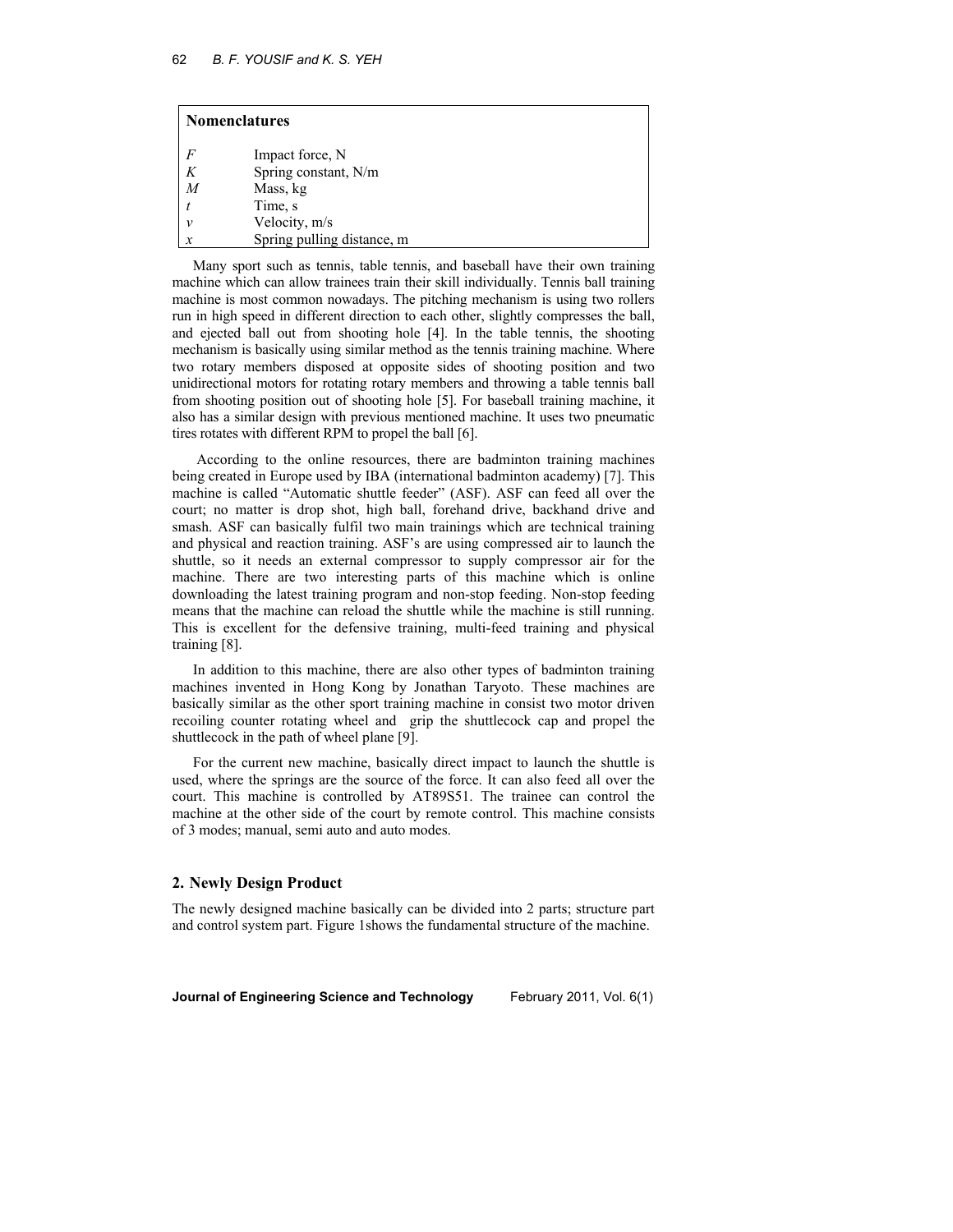

| 9- Pull and release motor |
|---------------------------|
| 10- Up limit touch switch |
|                           |

The machine movements are basically controlled by window power motor. It consists of 4 movement direction which is up, down, left and right. The basic idea is to provide trainee all direction of shuttle feeding no matter is forehand drive, backhand drive, drop ball or smash.

The impact force is gained from the extension spring which each 15 kg. This value is obtained from the result of previous final year project. It is the maximum pulling force can be achieved by single arm of a normal man. The spring free length is 123 mm with the outer diameter of 27 mm when the spring length achieves 400 mm, the force will be up to 15 kg each spring. This was the maximum length of the spring.

In order to reduce the impact force on the structure, two miniature shock absorbers are applied on the front plate to reduce the direct impact force. The miniature shock absorbers are chosen based on the maximum impact force

 The operating of machine is very simple. First, the pull and release motor releases the picking plate until the touch switch touches the shooting plate, then the center lock will be activated and locked the picking plate with the shooting plate. After that, the pull and release motor will pull both plates up to certain level which within the range (touch switch control the upper limit). The infra-red (IR) feeding sensor is waiting the shuttle drop from the feeding device which will install into the machine later on. Once the sensor senses the arrival of the shuttle, the center lock will inactivated and the spring on the center lock will lock to the initial point and release the shooting. The shooting plate will hit the shuttle with certain value of force which can be determined by calculating the length of the spring. After that, the picking plate will back to the initial picking level and redo the same procedure for second shuttle launched.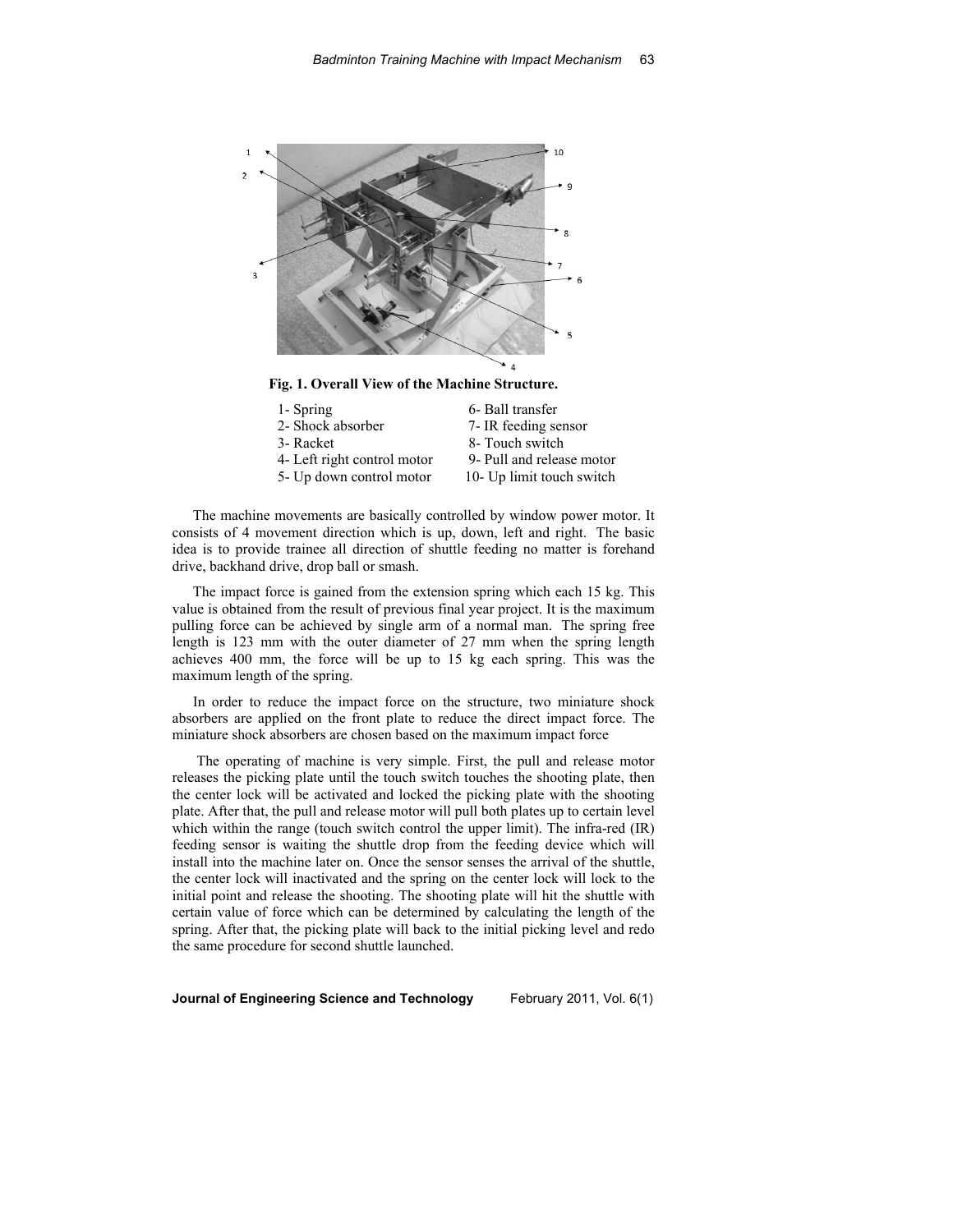The left and right motor just simply control the left right movement of the machine. The ball transfer applies behind the machine is to reduce the friction, at the mean time. The rectangular bar in the front of the machine is to increase the friction so that the speed of turning can be reduced. There are two touch switch on left and right to make sure the left right movement work is under the range.

Same as the left and right motor, the up and down motor is used to control the up down movement of the machine. There are two touch switch sensors to make sure the movement is work under the range.

### **2.1. Impact Force**

In order to avoid the direct impact force generated by springs bring bad effect on the structure, miniature shock absorbers are needed. So that the approximate impact force values are important in term of choosing the suitable miniature shock absorber for this machine.

Impact force value: Spring force = 147 N

Spring constant  $= 367.8$  N/m

Spring maximum pulled distance  $= 400$  mm  $= 0.4$  m

Plate weight= 1.5 kg

Spring potential energy:  $0.5Kx^2 = 0.5(367.8)(0.4^2) = 29.43$  Nm

Assuming there is frictionless between the bearing and the shaft

Potential energy = kinetic energy

29.43 Nm =  $0.5mv^2$  and  $v = 6.624$  m/s Maximum time of impact:  $v = x/t$  and  $t = 0.0638$  s

Thus the maximum impact force

 $F = mv / t = (1.5 \times 6.624)/0.0638 = 147.3$  Nm/s

#### **2.2. Finite element analysis**

Once the basic design is completed, the software CATIA software is used to run some simulations on how the distribution force being act on the structure through finite element analysis (FEA). The following are obtained.

Figure 2 shows the Von Mises Stresses applied on the structure when the maximum impact force hits on the structure without installing the shock absorber. The maximum stresses shown are 0.300 MPa which are much lower than the yield strength of the aluminium (7-11 MPa), so it can be consider as safe and stable.

Figure 3 indicates the displacement after the impact on the structure. It is shown that the maximum displacement 0.000661 mm.

Based on both analyses, we can conclude that the structure is safe even without shock absorber. The application of the shock absorber is to enlarge the life time and precaution for the fatigue failure.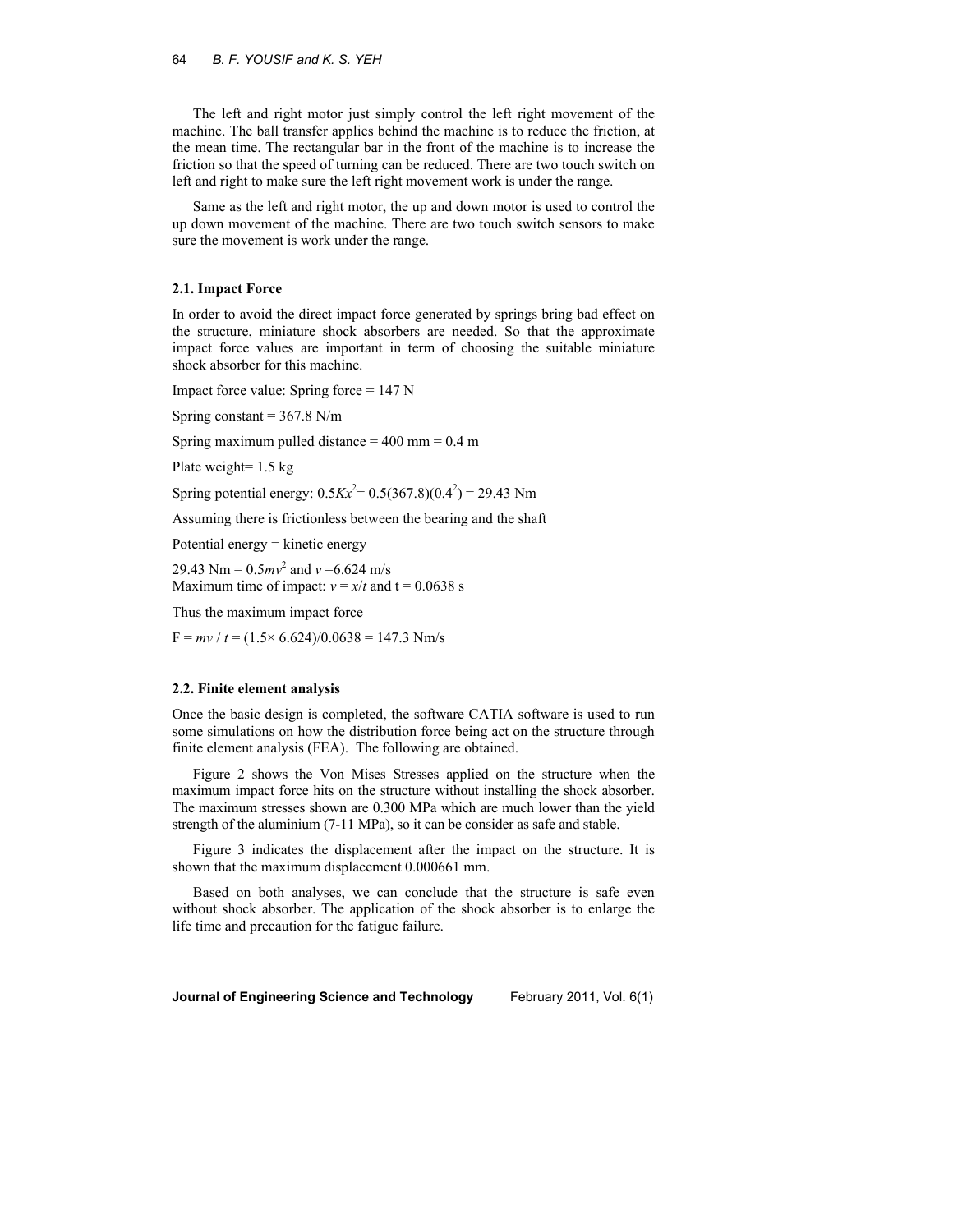

 **Fig. 2. Von Mises Stresses Applied on the Structure.** 



**Fig. 3. Displacement of the Structure.**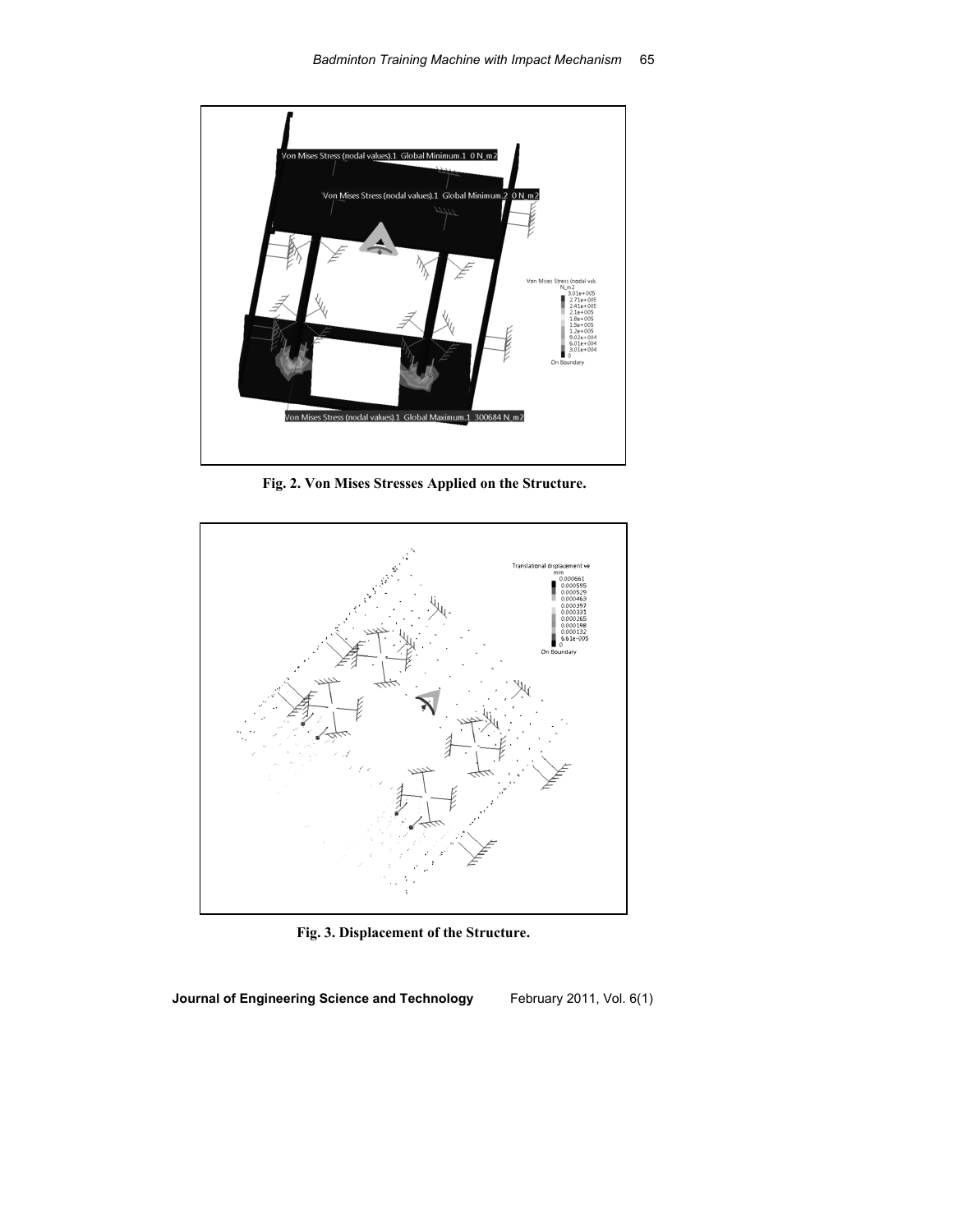## **3. Control System**

The control system is shown in Fig. 4. The sensor board consists of 4 set of IR sensors and 4set of chips LM 311 Voltage comparator. LM 311 is used to compare the voltage between two input pins, pin 2 and pin 3. Pin 2 are connecting to the receiver of IR sensor and Pin 3 is connecting to potentiometer (trimmer). When there are something blocking between the transmitter sensor and receiver sensor, or both sensor fail to sense each other, the voltage between Pin2 and Pin 3 will be different, and this will indicate the LM 311 to set low at output pin which is pin7. The output pin is connecting to the Microcontroller and LED, once pin7 is being set to low, the connecting Microcontroller port pin will be low too, and the Microcontroller can perform certain task according to the status of the related port pin. For example, the IR sensor is used to sense the incoming shuttle, once the shuttle being sensed the related pin will set to low, and Microcontroller will unlock the lock to release the shooting plate.



Touch switch board consists of 6 set of touch switches which are used to control the movement of the machine. When the touch switch being touch or trigger, the related port pin of the Microcontroller will be set to low, similar with the sensor board, once the Microcontroller senses the related port pin is being low, and then it will perform certain task according to the programming.

Remote control consists of 8 buttons, which is up down left right pull release shoot and reset button. The remote control is controlled by AT89C2051. The following case shows how the remote control is functioning. A set of programming codes is written first and downloaded into 2051, when the port pin P3.1 pulls to low status, the P1.0, P1.1, P1.2 and P1.3 will be set to high, low, low and low respectively. All these 4 pins are connect to the Address Data port pin8, pin9, pin10 and pin11 of chip HT12E which is the encoder to encode the data sent by the 2051. The encoder will encode the data and sent to transmitter. The transmitter will transmit the data signal to the receiver on the main board. The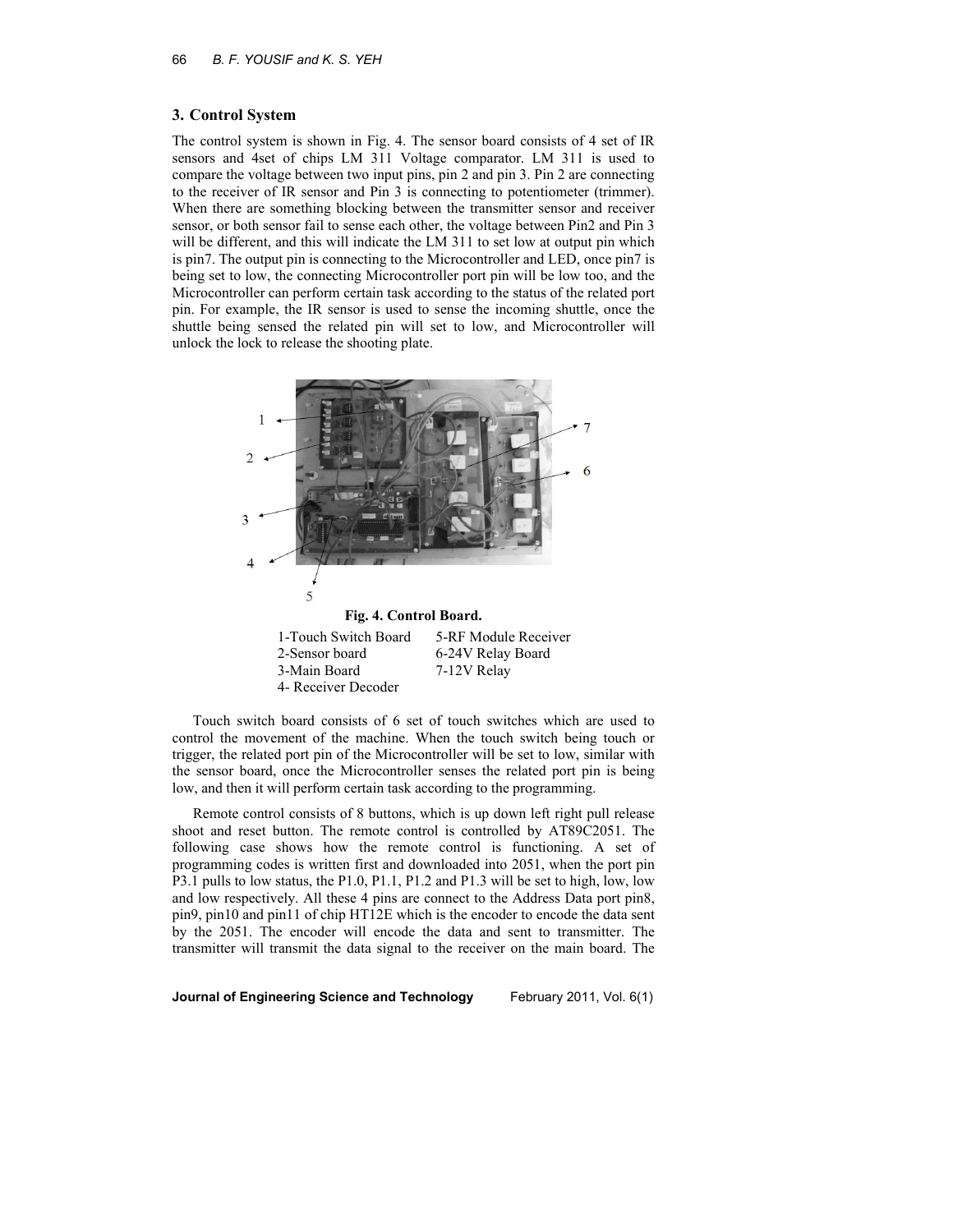decoder HT12D on the main board will decode the signal into high, low, low and low status and sent it to 8051. Once the 8051 receive such set of code, it will perform certain task that fulfils this set of code.

When the running machine is tested, the circuit showed a lot of noise. In order to reduce the noise, a capacitor on the motor is added and while the source is separated, which means that the power source for the motor and the main board are not combined. This is because the current after pass thought regulator is not sufficient to run 4 window power motors and a centre lock device.

### **4.Programming**

Programming for this machine is not that very complicated. Basically, the language used for this project is C language, which is the first time (for the author) to combine C programming with the machine.

Basically the programming for remote controller is just using "if" and "else" structure, which mean that check all the button pressed. If a button pressed, the 2051 will automatically send a set of codes out of the transmitter. No button shares the same set of codes.

For main board programming, it is a bit complicated, because it needs to consider the sensor input and touch switch input. Basically, "if", "else", and "while" structures are used for the programming. Once the 8051 receives a set of data, it will check with the preset data by using "if" structure. Once match, it will run the content inside. Each if structure will have another "if" structure for the touch switch, this command is used to avoid exceed the available range. In order to avoid the performing wrong task for At 89S51 Microcontroller, a counter code is added on the Resourcing counter code to check the code received from transmitter for 1000 times before the micro controller performs certain task. Once the receiver receives one code that different as before, and then the counter will reset and start from 0. It takes only  $8.3 \times 10^{-5}$  s which will not affect the control quality.

### **5. Conclusions**

A newly shuttle shooter machine is developed for badminton training purpose. It can be concluded that the machine is able to perform the training purpose. However, controlling the speed and human position were the advantage in this machine. It is recommended to consider these mentioned points to improve the control system by adapting image retrieve system.

# **References**

1. Tsai, Chien-Lu; Yang, Chang-Chang; Lin, Mei-Shiu; Huang, Kuei-Shu; and Chang, Shaw-Shiun (2006). The surface EMG activity of the upper limb muscles of badminton forehand and backhand smashes. *Proceedings of XXIV International Symposium on Biomechanics in Sports 2006*, 762-765, Salzburg, Austria.